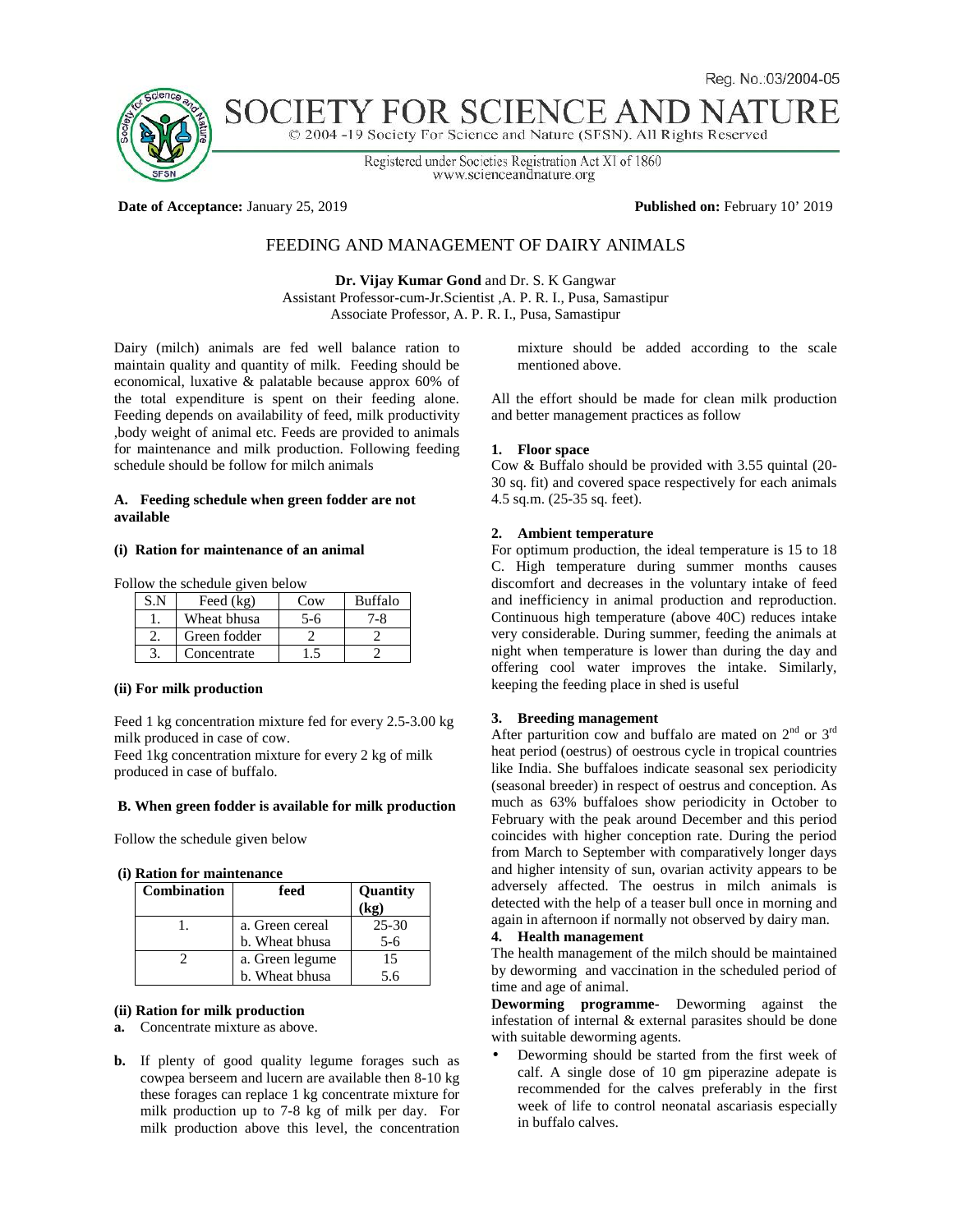### **Date of Acceptance:** January 25, 2019 **Published on:** February 10' 2019

- Deworming should be done every month for first 6 months ,thereafter once in three months.
- Deworming should be done as per advise of Veterinarian.
- Common deworming agents are as follow:
	- 1. **Albendazole**

bolus/susp. (Albidol, Albacril, Albonil bolus and Albomar susp.)

Dose-5-10 mg/kg body weight in cattle, buffalo, sheep, goat, horse, pig.

- 2. **Fenbendazole** bolus/susp.(All clear, curaminth, fentas, fenzol, panacure bolus etc.) Dose-5-7.5 mg/kg b.w in cattle, buffalo, sheep, goat, horse, pig.
- 3. **Morantel citrate** bolus/susp (Banmin bolus, Danminth bolus, Animeth tablet etc.) Dose-5-10 mg/kg b.w in cattle, buffalo, sheep, goat, horse, pig.

## **5. Milking**

Milking management should be followed for for clean milk production. It requires clean environment, pre milking preparation, milking practices etc. Observe regular milking hours and as for as possible equal milking intervals should be followed. Wipe the udder with a clean cloth dipped in a mild antiseptic lotion. Letting down of milk occurs within half to one minute and milking

should be completed within 5-7 minutes. Do the milking quickly, gently, completely and only dry hand milking use full hand method followed by stripping.

### **6. Watering**

Dairy cows must consume, a large quantity of water for milk production, so they should be offered with clean, fresh and pure water which is free from germs, ova or larvae of parasites throughout the day particularly in summer months. Buffaloes need more water for drinking, swimming and wallowing especially when ambient temperature is high. Water intake is influenced by ambient temperature, kind of feed, milk yield, age and body size, exercise, season, health etc.

#### **7. Grooming**

Daily grooming of buffaloes and cows help in the maintenance of their health, keeping them clean and detecting illness in the animals. Then face, eyes and nostrils of all animals should be cleaned in the morning with a muslin cloth or towel and the body should be brushed gently using a curry comb and dandy brush of straw/ha pad. Angular parts of the body, inguinal region, thigh, udder and groves and hooves should be cleaned thoroughly. Further it improves blood circulation.

### **8. Control of flies**

Files are stalls are serious nuisance to milch animals. Cleanliness and hygienic maintenance of stalls keep the files away.

# **9. Regularity and daily operations**

As far as possible grooming feeding, watering, washing, exercising, etc. should be scheduled and be followed without any interruption.

# **10. Kindness in handling**

The animals should be handled gently because rough behaviors, shouting and beating of lactating and buffaloes, may causes lowered milk production on the day which is an economic loss to the owner.

## **11. Shelter**

Milch animals should be protected from extreme climatic conditions like severe that and cold by providing good housing and shelter management.

#### **12. Culling**

Uneconomical and surplus dairy cows and buffaloes should be identified and disposed off. Other reasons for removal are low production, udder troubles, sterility, abortions, death, old age, dairy purposes etc.

### **13. Clipping**

The hair coat of buffaloes and extra growth of hair from switch of tail in cows and buffalo should be clipped as and when required in order to keep the ticks and lice away.

## **14. Control of vices**

The common vices like kicking, suckling their own teats or teats of other cows, licking and naval sucking are observed frequently in cattle and rarely in buffaloes that may be because of mismanagement or lack of feed, water or space etc. If the cow of buffalo has developed some bad habits, then these should be corrected timely and gently.

# **15. Spraying**

Dipping is generally not practiced in India for milch dairy cattle. Tick infestation over udder in cattle and lice infestation in stall fed buffaloes, is frequently observed. Spray with 0.5 per cent DDT or 0.1 per cent lindane efficiently destroys lice and ticks.

## **16. Collection, storage and utilization of manure**

The dung of cattle and buffaloes is rich in nitrogen, phosphorus, potassium and other minerals of high manorial value.. Dung cake may be used as fuel for cooking food. The important preparation of dung are compost, dung cake and now a days, it may be used in the bio-gas plant when gas is used for fuel and the digested slurry is used for manure.

# **17. Drying off cows**

It is generally considered that a cow should remain dry for a period before calving, for four principal reasons

- To rest the organs of milk secretion.
- To permit the nutrients in the feed to be used to developing the foetus instead of producing milk.
- To enable the cow to replenish in her body the stores of minerals which have become depleted through milk production.